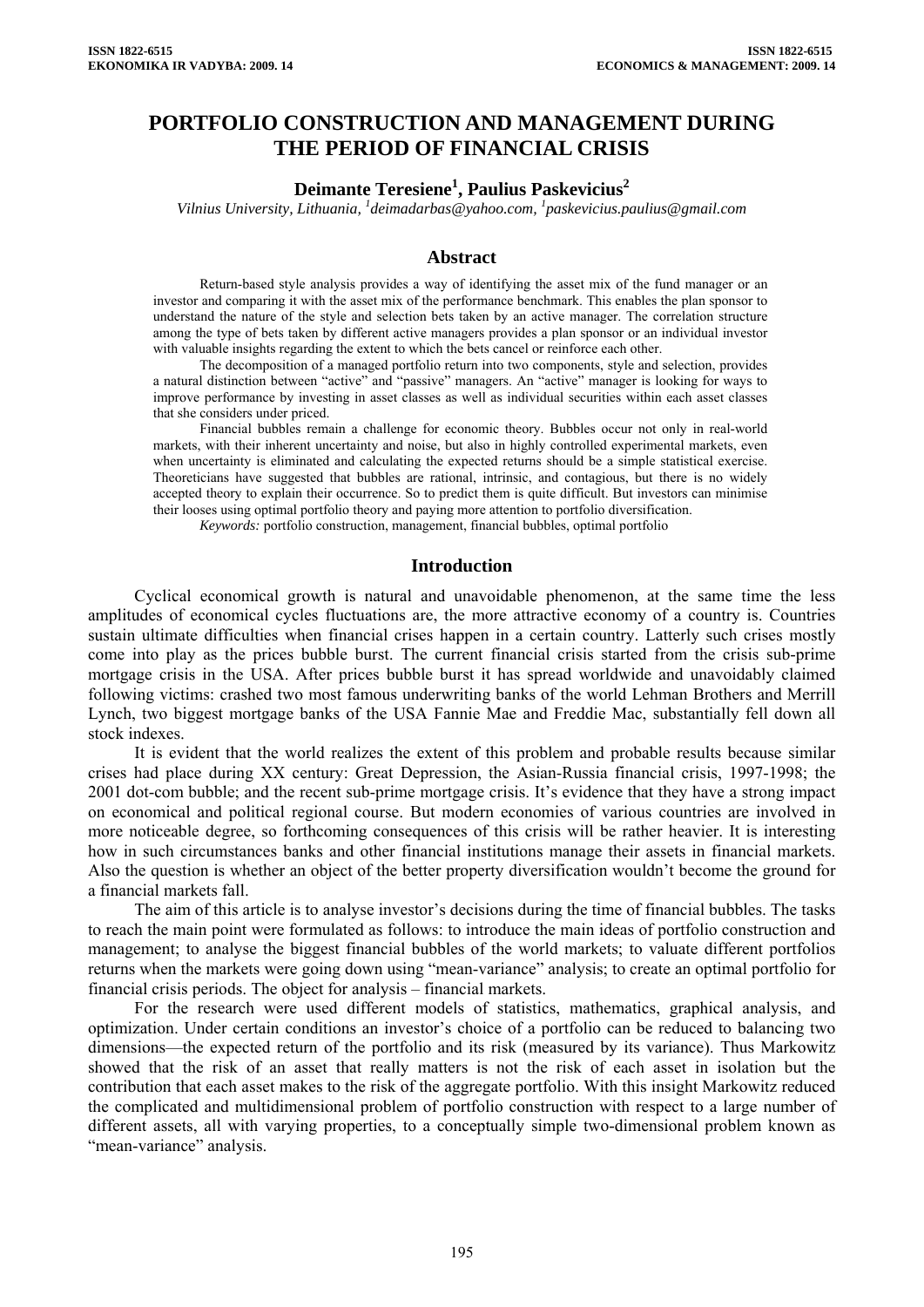## **Financial bubbles**

A financial bubble is a market aberration manufactured by government, finance, and industry, a shared speculative hallucination and then a crash, followed by depression. Bubbles were once very rare—one every hundred years or so was enough to motivate politicians, bearing the post-bubble ire of their newly destitute citizenry, to enact legislation that would prevent subsequent occurrences (Janszen, 2008). Today we barely stop between such bouts of madness. If we look from a same angle as it was early, the dot-com crash should have been followed by decades of bubble free time; instead, of that we have new bubble, and even bigger as it was before. To big faith in American long being expansion of home ownership, which can produce social harmony and stable economy growth was foundation for new mania to begin. Nowadays the great bull market is commemorated by millions of empty houses without anyone to buy them.

Rational behaviour of financial market participants is a little bit doubtful thing, so as alternative for this theory is being created irrational bubble theory, which is based on irrational human side as follows: herd instinct, fashion, team pressure, short memory of investors and many other basically psychological factors. Charles P. Kindleberger (2005, p. 42) states that the relationship between rational individuals and an irrational group of individuals can be complex. A number of distinctions can be made. He points out sixs assumption: mob psychology; different individuals change their views about market developments at different stages as part of a continuing process; rationality differs among different groups of traders, investors; market participants succumb to the 'fallacy of composition'; failure of a market with rational expectations; investors and individuals choose the wrong model, or fail to consider a particular and crucial bit of information. A bubble on the price of any asset will usually affect the prices of other assets, even if they are not subject to bubbles. The increase in the price of the asset which is subject to a bubble leads initially to both an increase in the proportion of the portfolio held in that asset and an increase in total wealth.

In 1996 Alan Greenspan, chairman of the Federal Reserve Board in Washington used the term irrational exuberance to describe the behaviour of stock market investors. This phrase soon became most famous quote – to describe everyone who follows the market. It's easy to understand that bubble always comes from irrational exuberance, as new and new participant come to the action and help's to inflate the bubble. Theoreticians have suggested that bubbles are rational, intrinsic, and contagious, but there is no widely accepted theory to explain their occurrence. Speculative bubble can be described as an unsustainable increase in prices brought on by investors buying behaviour rather than by genuine, fundamental information about value (Shiller, 2001). Almost the same definition of the bubble gives Charles P. Kindleberger (2005), he says: "that economists use the term bubble to mean any deviation in the price of an asset or a security or a commodity that cannot be explained in terms of the 'fundamentals.' Small price variations based on fundamentals are called 'noise.'". Virtually every mania is associated with a robust economic expansion, but only a few economic expansions are associated with a mania. Still the association between manias and economic expansions is sufficiently frequent and sufficiently uniform to merit renewed study.

From both definitions we foresee substantial word as: unsustainable increase, investors buying behaviour, fundamentals. According to that, how rational investors and speculators are, it can be identified two main reason to bubble formation process. One of the marginal views is that investors, who aimed to get profit, always aware about market situation: then prices goes up without any fundamental reason, investors leaves the market in the early bubble stage. Easy to understand why this view isn't popular nowadays. At the manias time media always says that: bankers, investors, brokers went to edge. So if we take this view as foundation, manias shouldn't happen at all. It come a question: Are bubbles a consequence of mad people attitude in the market? The answer is simple: not necessary. The insight provided by Blanchard and Watson in 1979 - 1982, was to formulate a bubble theory in a stochastic environment, and to assume that when the asset price is on an explosive bubble path, rational agents expect a future crash but do not know its exact timing. This analysis came to the conclusion that a bubble, defined as an explosive path of the asset price, is a theoretical possibility. Sure that rational theory has theoretical and empirical lack, weakest place is presumption that investors can process all possible information about the market in their brain.

If we deny one of rational hypothesis, this theory would become more plausible. New presumption should be made that market participants have limited access to information, because of different information interpretation they make separate investment decision. R. Kuodis (2008) call's it limited rationality model and says that this theory gives even bigger opportunity to "ride on a bubble back" for well informed market participants, such institutional investors.

The efficiency of financial markets is the principal motivation behind the interest in the survival of irrational traders. If irrational traders impact asset prices, then markets will not be efficient, either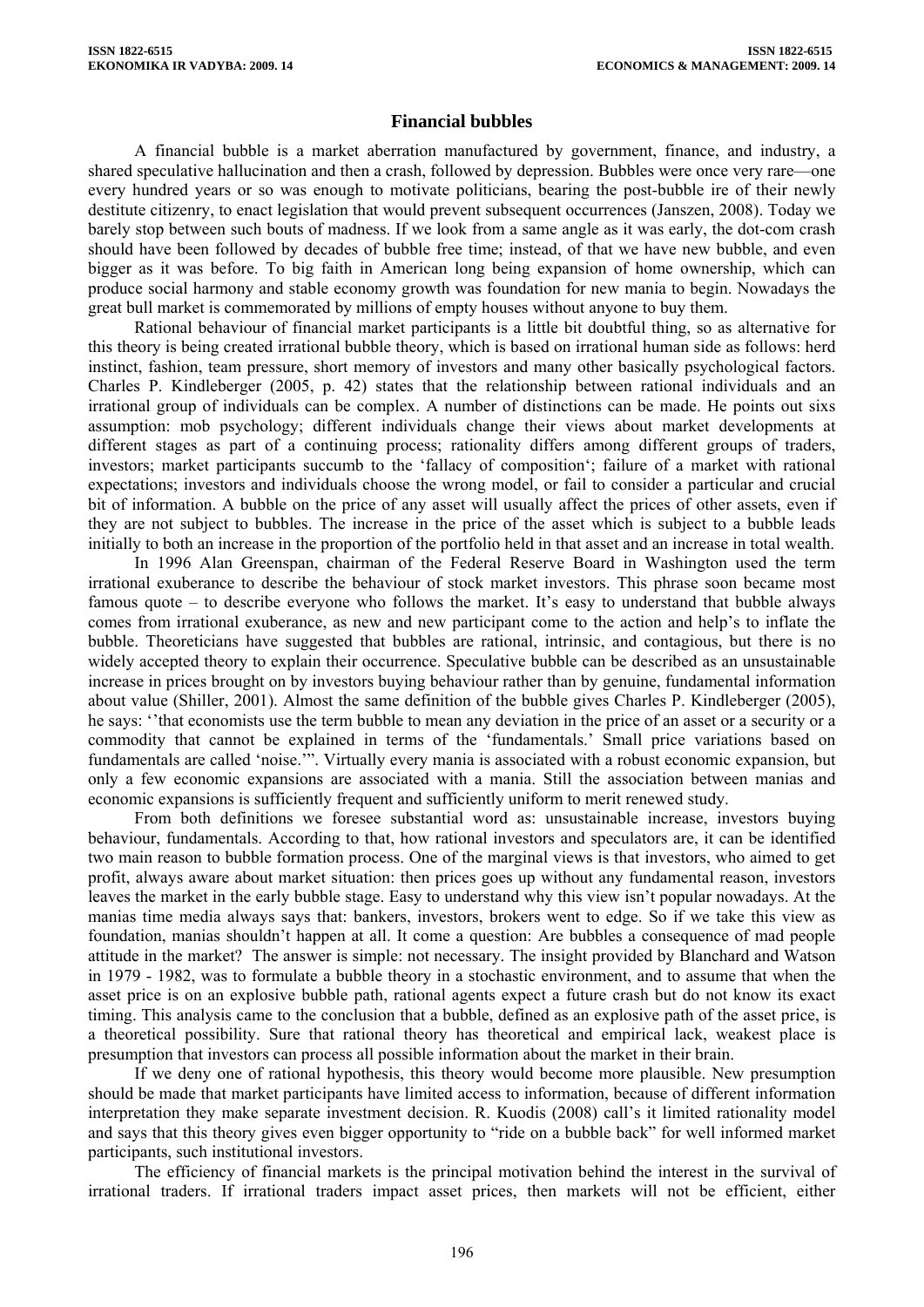informational or allocation. Implicitly, the discussion on survival is based on the assumption that survival is a necessary condition for long-run price impact. It is thought that irrational traders have to control a significant amount of wealth in order to affect – or 'infect' – prices with their irrational beliefs. (Kogan, Ross, Wang, Westerfield, 2002). Irrationality looks attractive, but as all theories it has weakness, because many presumptions about human behaviour should be made. Because of complicated behaviour presumption, today this theory isn't widely used to describe bubble formation or financial crisis in the world. On the other hand, it gave a great push in understanding the link between economics, psychology, and sociology.

Interesting paradox is that financial markets can function again if crisis lesson is partly forgotten. Financial transactions are a series of promises. You hand your money to a bank, which promises to pay you back when you ask; you invest in a company, which promises you are share of its future profits. Money itself is just a collective agreement that a piece of paper can always be exchanged for goods or services. Trust push financial markets forward (Carr, 2009).

#### **Ground for recent financial crisis**

Discussion about financial bubbles and their formation theories was necessary, if we want to understand, who lead to financial disaster like it is nowadays. Usually, as we know, asset bubbles lead to deep financial crisis. History doesn't lie: Tulipomania, Mississippi and South Sea company bubble, dot-com and recent housing bubble. In all cases asset prices, was based not on it fundamental value, but rather on to much optimistic view for future prices. Abhit Banerjee says: "a little irrationality goes long way. When reasonable, self-interested people trade with each other, optimism tends to breed optimism – until it subsides into corrosive pessimism" (Carr, 2009). When market collapse, everyone suffers: within 2 years the shock from American housing sector spread worldwide, sector by sector, economy by economy.

Now almost everyone agrees that housing bubble and dot-com have something in common. From the chart below we see, that it both cases FED reserve rates has been lowered, that made money easy to access for everyone. While reserve rate in 1995 – 2000 was around 5 percent everything seemed fine. But to say the truth, it wasn't: a combination of rapidly increasing stock prices, individual speculation in stocks, and widely available venture capital created an exuberant environment in which many of these businesses dismissed standard business models, focusing on increasing market share at the expense of the bottom line.



**Figure 1.** FED reserve rates

Dot-com companies' strategy at that time could be called "get big quickly", because they expected to build enough brand awareness to charge profitable rates for their services later. Time showed that it was horible mistake. Crisis become clear when FED rates during 1999 was rased 6 times, money became expensive, investors started to sell stocks, because the smell of iliquditity in the market become tangible.

After the bust FED was aimed to stimulate the economics ir order to soften the uotcomes of dot-com bubble, and again lowered reserve rates. Aggressive strategy of the bank's let to borrow for everyone, allmost for free, some part of the time. Bust in IT sector let to uotflow some money from finacial to more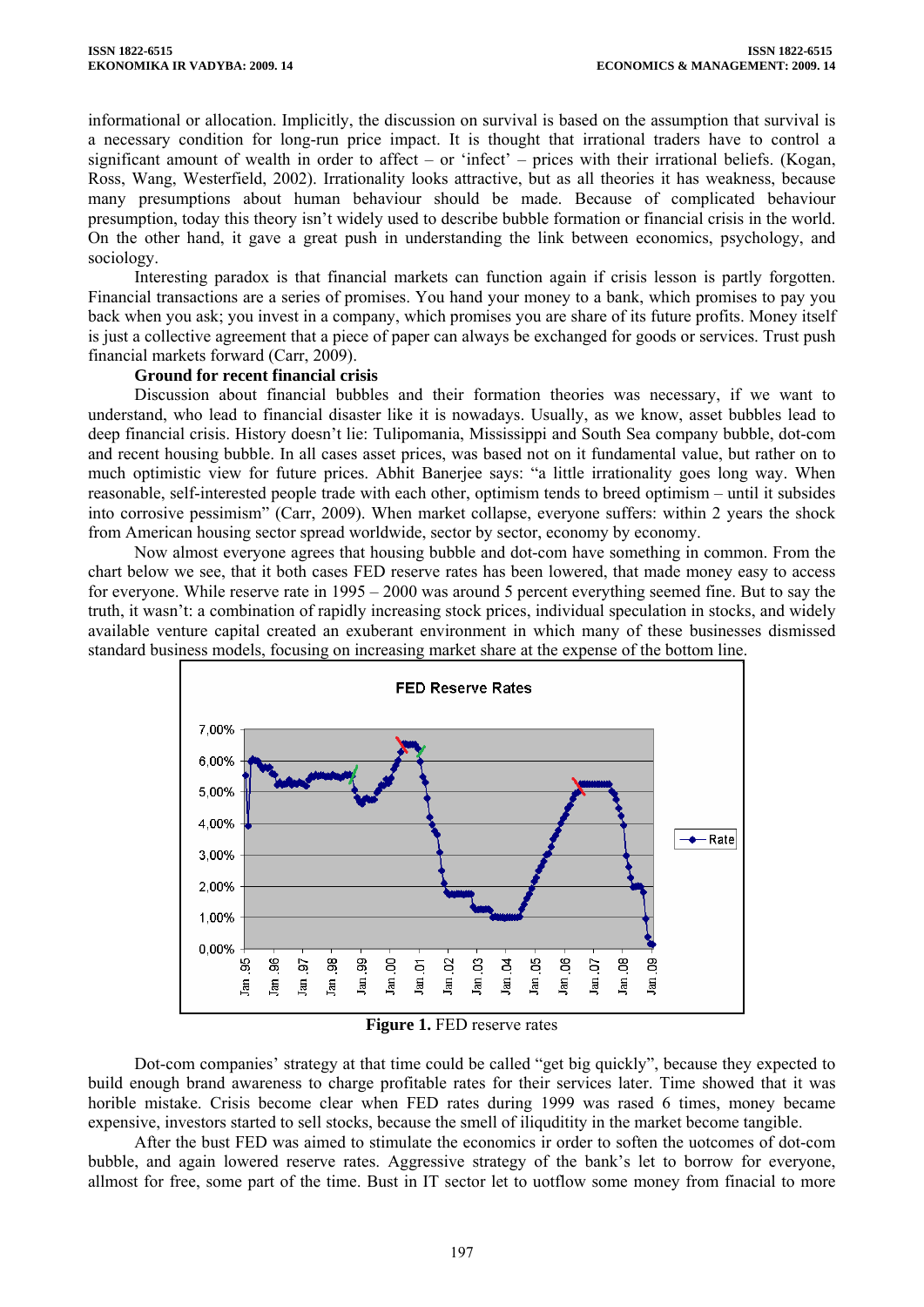natural housing sector. Huoses became investment tool. Even people with bad credit history there abble to get sub-prime credit. Again everything was fine, while interest rates was low, people there able to pay their mortgages. Rate raise from 1 % in 2004, to 4,29 % in 2006 led to housing bubble bust, as people begin default with their debts.



**Figure 2.** Link between household debt and mortgages

Consequences for household in the USA was horrible, because more than 70 percent (Bodie, 2001) of asset they hold as financial tools and if a market goes down, like in 2008 around 45 percent, household sector had lost nearly third of their assets. From the second chart visible that low mortgages was a cause of increased burden on households. Within 5 years it rose to more 130 percent of disposable income. Load was bearable while households appeared getting richer, thanks high house and stock prices, but now this fact makes a situation worse as it could be.

To identify one or two exact reasons why financial crisis occur is difficult, but these XXI century crises has showed some pillar points: 1) *innovations or inventions*, like sub-prime mortgages designed to provide home ownership opportunities to borrowers in the U.S. with a higher risk profile (such as borrowers with low incomes, bad credit histories or limited disposable income); 2) "counterparty risk"- which is growing with the volume of bets. Also <sub>"e</sub>easy hand"which borrowed assets on the assumption that housing prices would continue to appreciate in value. However, money market rates increased, inciting foreclosures, as expected, but occurred at the same time the housing market and valuations cooled. This left the lending institutions with assets of significantly reduced, and in some case worthless, value; 3) *globalization* – thanks for financial innovation like MBS or CDO prime and sub-prime credits there bundled together, usually they got high investment grade that made them attractive for international investors (like European banks or pension funds) and was sold on the market.; 4) *liberalisation, deregulation* – it's clear that too much freedom in USA financial sector lead to flurry situation with derivative tools. Some CEO at conference "Campus of Finance"(2009) has said: "banks and rating agencies didn't have any reason to be aware about their calculations and derivatives value grading. Because they lived from various fees, but not from return of the financial instrument, they do not mind too much about quality of sub-prime credits. Meanwhile rating agencies placed miraculous letters AAA, even without any revision, because they didn't know how to do that." 5) *Problems in the banks –* now some banks agree that they had problems too (KPMG, 2008). They say that salary structure was bad, motivating to take risk. Management always was interested to gain bigger return, despite risk they take. Models with worst case scenario have tested scenario like this.

## **Portfolio formation process**

Return-based style analysis provides a way of identifying the asset mix of the fund manager or an investor and comparing it with the asset mix of the performance benchmark. This enables the plan sponsor to understand the nature of the style and selection bets taken by an active manager. The correlation structure among the type of bets taken by different active managers provides a plan sponsor or an individual investor with valuable insights regarding the extent to which the bets cancel or reinforce each other.

Nowadays for portfolio construction can be used one of the four portfolio theories: Markowitz, capital assets pricing theory, arbitrage pricing theory and factorial model, commonly know as improved APT. Modern portfolio theory focuses on the techniques and implications of *efficient diversification,* and we devote considerable attention to the effect of diversification on portfolio risk as well as the implications of efficient diversification for the proper measurement of risk and the risk–return relationship (Bodie, 2001).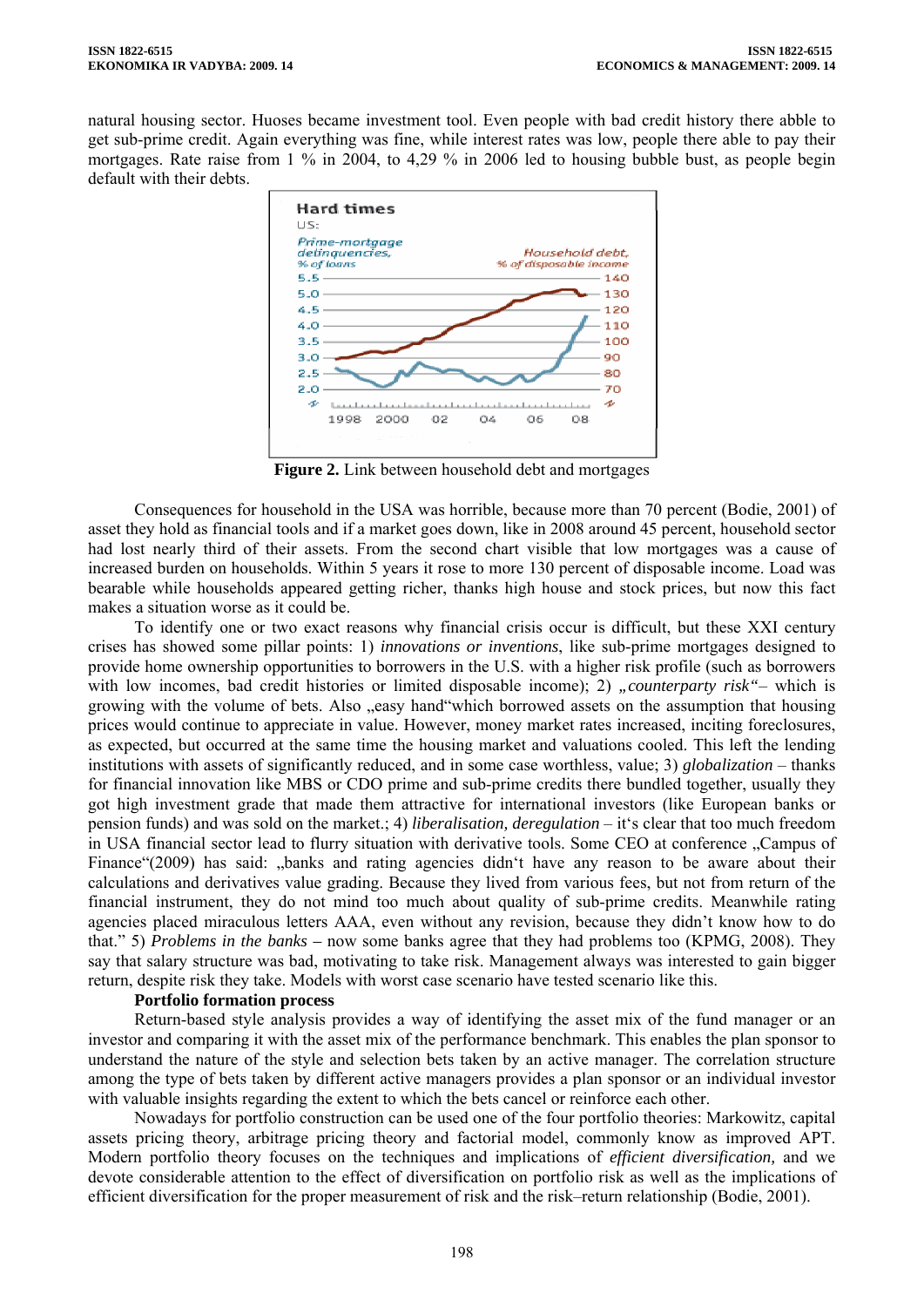Markowitz portfolio theory can generalize the construction problem to the case of many risky securities and a risk-free asset. As in the two risky assets example, the problem has three parts (Bodie, 2001). First, we identify the risk-return combinations available from the set of risky assets. Next, we identify the optimal portfolio of risky assets by finding the portfolio weights that result in the steepest CAL. Finally, we choose an appropriate complete portfolio by mixing the riskfree asset with the optimal risky portfolio. Before describing the process in detail, let us first present an overview.

Christina Brentani (2004) states that risk versus return are the reason why investors invest in portfolios. The ideal goal in portfolio management is to create an optimal portfolio derived from the best risk–return opportunities available given a particular set of risk constraints. To be able to make decisions, it must be possible to quantify the degree of risk in a particular opportunity. The most common method is to use the standard deviation of the expected returns (Brown, 2002). This method measures spreads, and it is the possible returns of these spreads that provide the measure of risk.

There are several different factors that cause risk or lead to variability in returns on an individual investment. Factors that may influence risk in any given investment vehicle include uncertainty of income, interest rates, inflation, exchange rates, tax rates, the state of the economy, default risk and liquidity risk.

The goal is to hold a group of investments or securities within a portfolio potentially to reduce the risk level suffered without reducing the level of return. To measure the success of a potentially diversified portfolio, covariance and correlation are considered. Covariance measures to what degree the returns of two risky assets move in tandem. A positive covariance means that the returns of the two assets move together, whilst a negative covariance means that they move in inverse directions.

Correlation is vital for successful portfolio diversification, because it shows two securities movement direction. If correlation is positive, securities prices moves same direction and diversification isn't efficient. So we came to conclusion that diversification is beneficial then securities prices are uncorrelated or negative correlated, then one security price move opposite direction to other. Brentani (2004) foreground that when correlation coefficient between two securities is 0, it may or may not create a diversification effect. However, it still better to be in this position than in a perfect positive correlation situation. The extended concept of H. Markowitz mean-variance concept, often called Sharpe ratio measure. Extending this concept to investment strategies, you could look at the payoff to each unit of risk taken by dividing the return earned using the strategy by the standard deviation of return.

The Sharpe ratio is a versatile measure that has endured the test of time. Its focus on the standard deviation as the measure of risk does bias it against portfolios that are not diversified widely across the market. A sector-specific mutual fund (such as a bio-tech or health care fund) will tend to do poorly on a Sharpe ratio basis because its standard deviation will be higher because of the presence of sector-specific risk. Since investors in these funds can diversity away that risk by holding multiple funds, it does seem unfair to penalize these funds for them (Damodoran, 2003).

According to various portfolio formation techniques during financial crisis investor should allocate his investment portfolio during different classes of asset. Especially in a such investment period the main attention should be paid to fixed income securities or commodities. From the other side of view the best time to invest is when the prices of stocks are quite low. But during crisis it is a very risk strategy because we can't know were is the bottom of the prices. So if the price seems to be quite low today it doesn't matter that it won't be lower the next day. When economic variables is very low and prognosis is not good for some year (it depends on the exact region) the best way is to invest continiously – it can be named as diversification of time. To invest in gold or other commodities is good disicion but only when the stock markets are going down. But during financial crisis we have some periods when stocks are growing and the price of gold than is decreasing. So the main conclusion can be done that the best way during financial crisis is to take long investment horizont and always monitor portfolio positions.

## **Portofolio formation in practice**

Investors always want to get as much as possible return from their investments – that is natural, but then crises take place very often come a question: how to create a portfolio that is least risky and gives some return. Most simple answer would be to place a deposit account in the bank. On the other hand investments into portfolio helps to reduce unsystemic risk, that comes form the bank. Thanks to diversification effect country risk also is divided into separate parts, which make investment less risky.

Nowadays is really hard to choose effective investment tools, but our sectorial analysis has showed that during financial crisis time the price of gold is rising. Price increase could be explained be human behaviour, because then the market has some uncertainty peoples instead of financial asset wants to have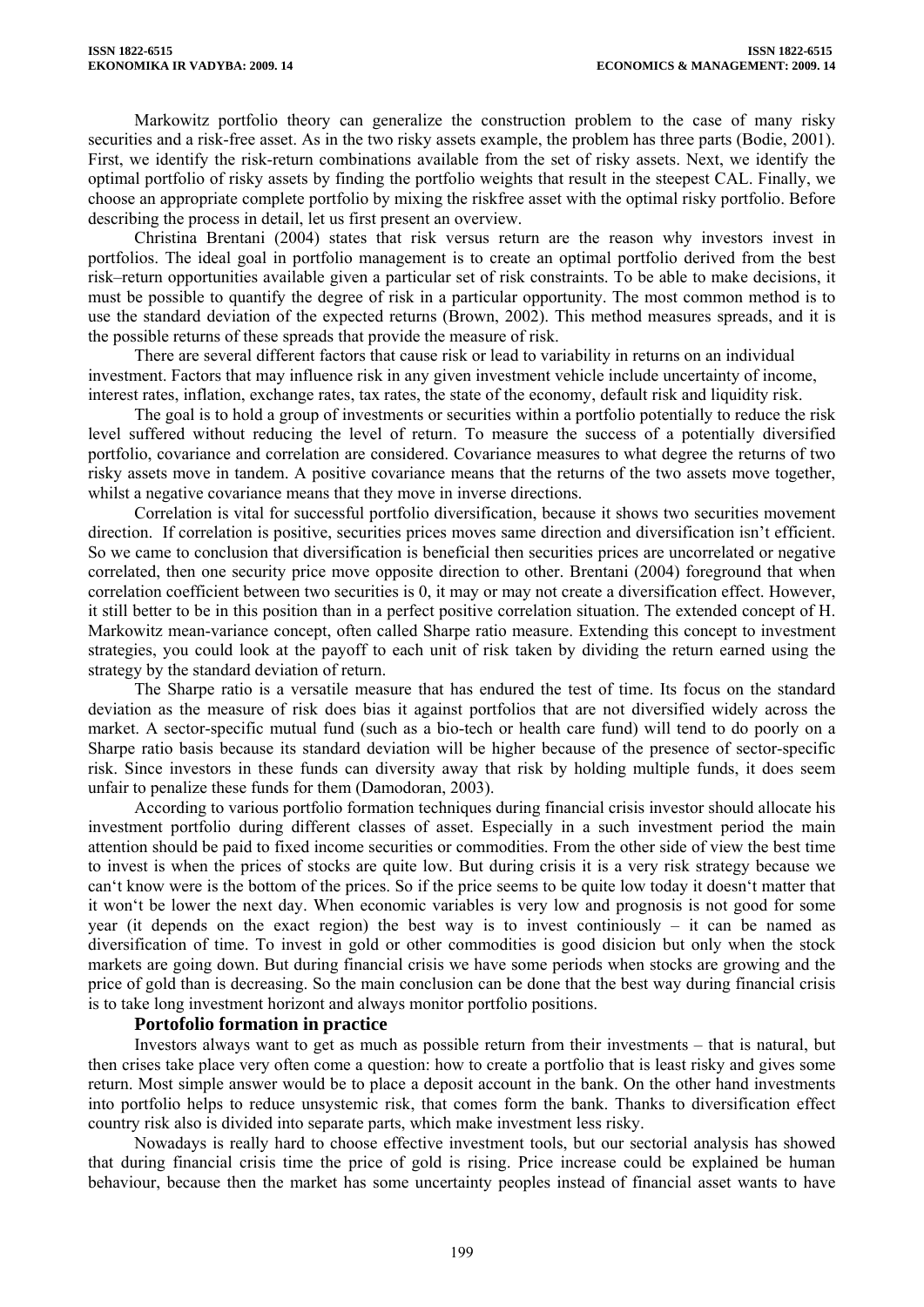something more material like gold or other commodities. In post bubble cycles stock market return as we know almost always becomes negative, because investors retreat to bond market. In recession time companies and even governments a forced to beg: companies can't promise a share of its future profits, government's wants to stimulate economics, because of borrowing demand increase, the level of return gets higher. So as an outcome of these facts, we constructed two different portfolios, based on commodity and bond prices: first was divided into three parts: half to gold, quarter to Direxion 10 Year Note Bull 2.5X Inv and rest to the Federated U.S. Govt: 2-5 Yr Instl. mutual funds; ½ gold, ¼ platinum and rest of assets to Federated U.S. Govt: 2-5 Yr Instl. mutual fund. We made the presumption that portfolios were created in the beginning of 2008, within base value of portfolio 1000.



**Figure 3.** Portfolios historical value

Values of constructed portfolios (figure 3) have varied during the time: first portfolio almost all the time was profitable, while second regain its beginning value only on the end of the period. It's clear that second portfolio were more affected by platinum prices changes in commodity market, standard deviation of around 81 from the index average 243 value, is a main source for second portfolio instability. Because first portfolio is more profitable we analyze it in detail.

|                     | Return | Average<br>return | <b>Standard</b><br>deviation | <b>Covariance between</b><br><b>Portfolio and</b><br><b>Nasdaq</b> |  |
|---------------------|--------|-------------------|------------------------------|--------------------------------------------------------------------|--|
| Gold                | 11,50% | 3,76%             | 7,83%                        | $-0,367003802$                                                     |  |
| Dirextion 10        | 27,08% | 12,76%            | 13,11%                       |                                                                    |  |
| <b>Federated US</b> | 8,58%  | $4.07\%$          | 3,16%                        |                                                                    |  |
| PORTFOLIO I         | 14,66% | $6,09\%$          | 5,09%                        |                                                                    |  |

**Table 1.** Portfolio risk and return

Table 1 characterizes each portfolio part individually by average return and standard deviation. Mutual fund Direxion 10 risk was highest, because standard deviation more then 13 percent from average, meanwhile gold Federated US mutual fund only 4,07 percent, because of great amount of risk a Direxion 10 return premium was the highest 27,08 percent. Chart shows that portfolio overall was most effected by gold price changes that proves almost identical shape of portfolio and gold curve during investment period. To be sure about performance of our virtual investment we calculated correlation between it and NASDAQ index. Average negative reliance from NASDAQ mean's that our portfolio has opposite trend in the market. To say the truth negative correlation is helpful for diversification, when we want to protect portfolio from market changes.

If return from Direxion 10 is bigger then from other part's of portfolio, maybe we need to change investment proportion. So we have calculated an effective edge which shows most effective combination of our portfolio.